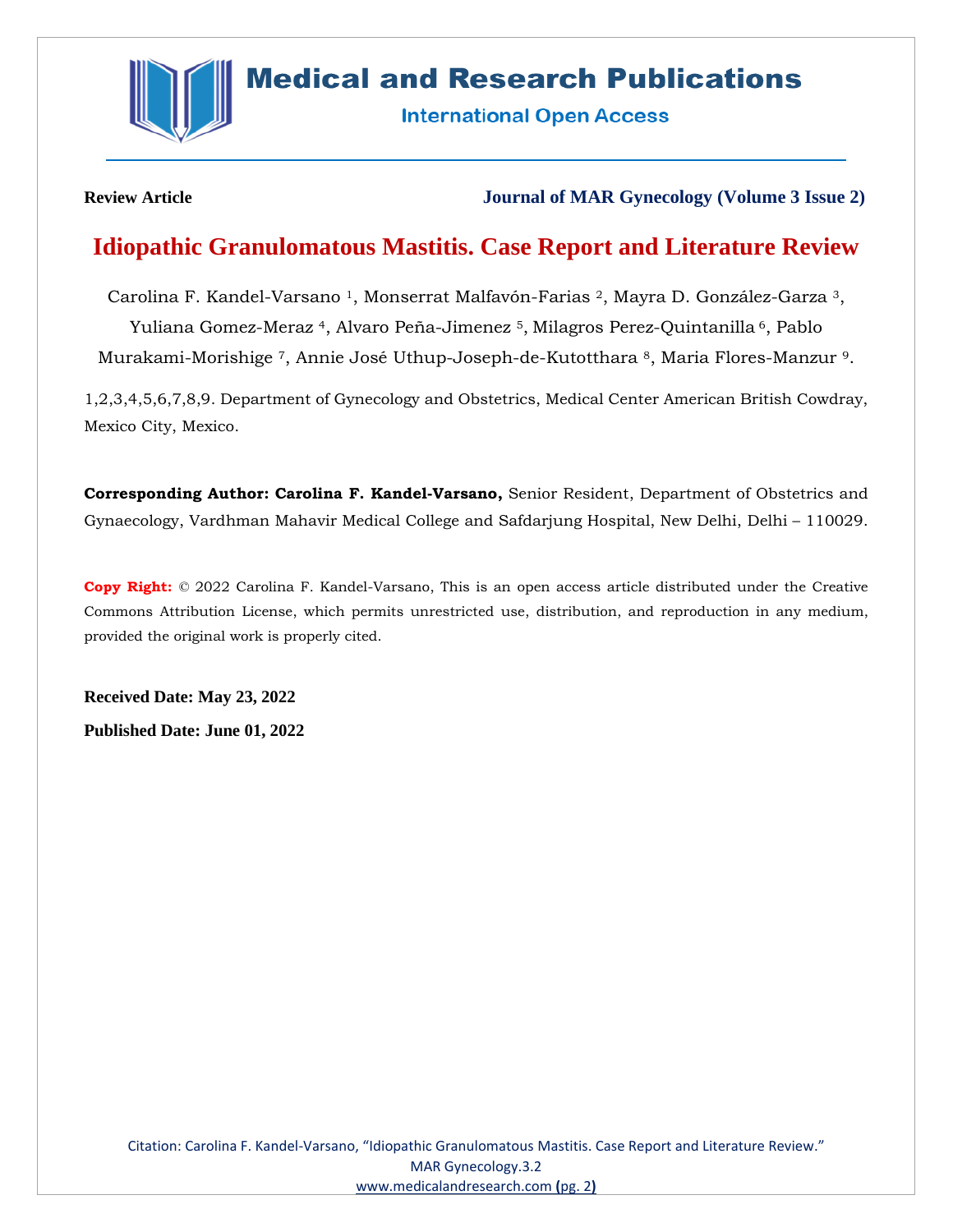### **Abstract**

Granulomatous mastitis is a benign inflammatory pathology of the breast with an estimated incidence of 2.4 per 100,000 women. Its etiology remains hypothetical and there is no consensus on its management. **(**1**)** It is characterized by an inflammatory response with the formation of granulomas. It is currently a diagnosis of exclusion. Definitive diagnosis is confirmed by histopathology. **(**2**)**

We present the case of a 29-year-old woman undergoing a late surgical puerperium while breastfeeding, who presented with an enlarged right breast, with erythema and hyperthermia in the upper outer quadrant compared to the contralateral breast. No nipple retraction, bilateral galactorrhea, not foul-smelling. Empirical treatment was started for PM without improvement, so a mammary US was requested with a BI-RADS 4 result, with a biopsy reporting acute and chronic xanthomatous mastitis, with a positive culture for Staphylococcus aureus resistant to clindamycin. Extended right partial mastectomy and immediate reconstruction with local flaps was performed, which reported a fibrinoid and mixed inflammatory background **(**acute and chronic**)** with a predominance of polymorphonuclear cells, macrophages and plasma cells with the presence of few coccoid microorganisms. Negative for neoplasia. Ziehl Neelsen stain negative for microorganisms. A search of PubMed, Cochrane Library, Science Direct and OVID was performed. 20 articles and 1 book with greater relevance to the case were selected.

**Key words:** Granulomatous mastitis, mastitis, inflammatory diseases of the breast, lactation, breast abscess.

### **Abbreviations**

Granulomatous mastitis **(**GM**)**,

Ultrasound **(**US**)**,

Centimeters **(**cm**)**,

Puerperal mastitis **(**PM**)**.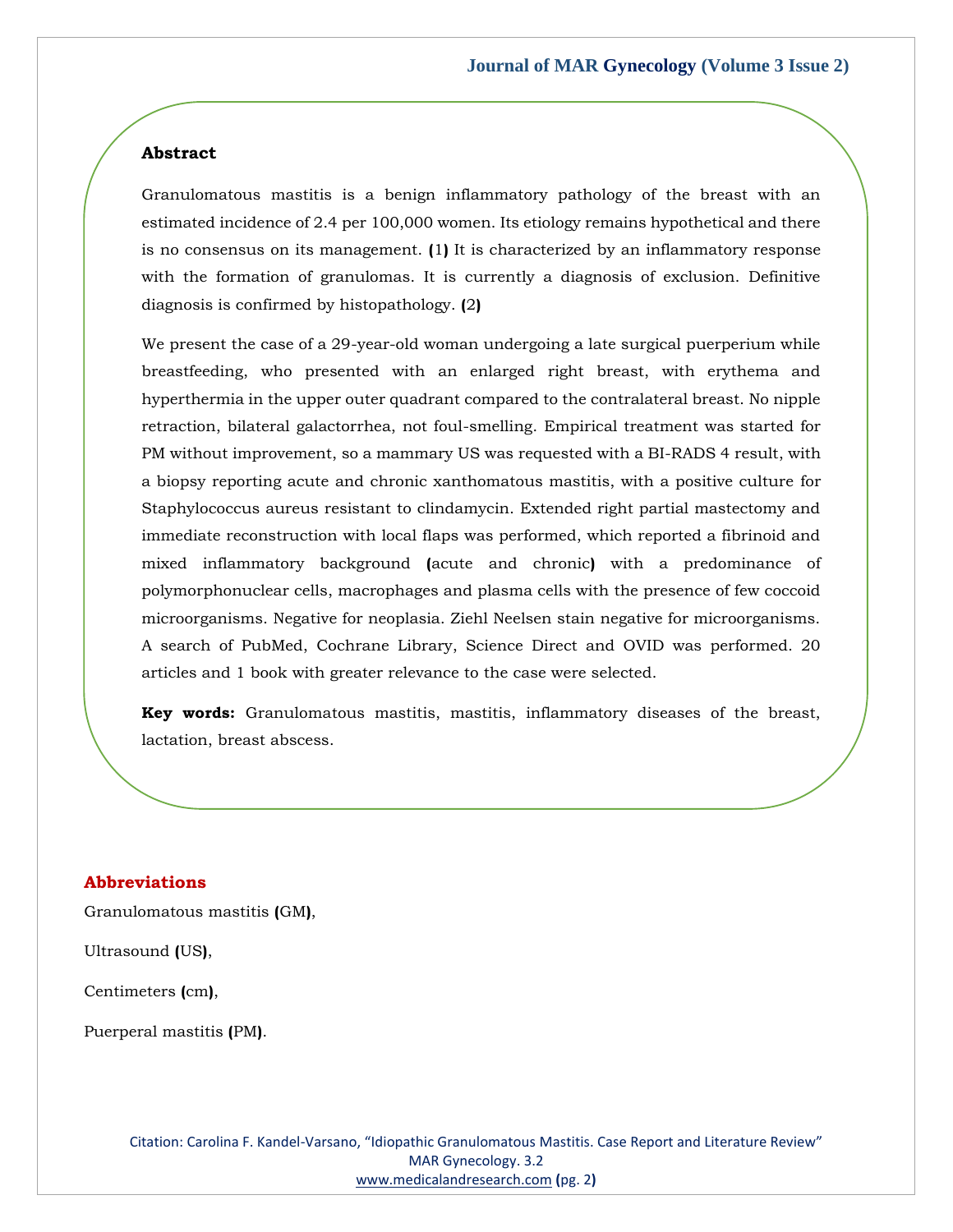### **Introduction**

Granulomatous mastitis **(**GM**)** is a benign inflammatory pathology of the breast with an estimated incidence of 2.4 per 100,000 women. Being a rare pathology, its etiology remains hypothetical and there is no consensus on its management. **(**1,3**)** It was first described in 1972 by Kessler and Wolloch and since then multiple articles have been published associating this pathology with elevated hormonal states, autoimmune diseases, diabetes, genetic factors, among others. **(**2**)**. It is characterized by an inflammatory response with the formation of granulomas that correspond to an organization of mature mononuclear phagocytes that are sometimes associated with necrosis or infiltration of other inflammatory leukocytes. **(**2**)**.

It is currently a diagnosis of exclusion considering autoimmune diseases, breast infections and carcinoma within its differential diagnoses. A thorough evaluation and high diagnostic suspicion are required to exclude other causes. **(**2,4**)** However, the definitive diagnosis is confirmed by histopathology. **(**2,5**)**

### **Methodology**

A search of PubMed, The Cochrane Library, Science Direct and OVID was performed. Due to the low prevalence of this condition, articles and book chapters were included, in English and Spanish, less than 5 years old with the keywords: granulomatous mastitis, mastitis, inflammatory diseases of the breast, lactation, breast abscess. Systematic reviews, case reports, recommendation guides and controlled clinical trials with evidence-based medicine methodology, particularly those referring to idiopathic GM, were included. 20 articles and 1 book were selected for their relevance to the mentioned pathology and similarities with the case. Book reference is included describing associated pathophysiology.

### **Clinical Case**

We present the case of a 29-year-old patient, gestation 1 cesarean section 1, undergoing late surgical puerperium on May 15, 2021 secondary to lack of progression of labor. No personal history relevant to the current condition. The current condition began 1 month prior to admission **(**June 2021**)** in the breastfeeding period when the right breast presented with increased volume, with the presence of erythema and hyperthermia in the upper external quadrant compared to the contralateral breast. No nipple retraction, bilateral galactorrhea, not foul-smelling. He went to the treating doctor who started an empirical antibiotic scheme with dicloxacillin without improvement of the symptoms. Breastfeeding was discontinued and treatment for puerperal mastitis was escalated to cefixime 400 milligrams every 24 hours for 7 days without improvement.

Citation: Carolina F. Kandel-Varsano, "Idiopathic Granulomatous Mastitis. Case Report and Literature Review" MAR Gynecology. 3.2 [www.medicalandresearch.com](http://www.medicalandresearch.com/) **(**pg. 3**)**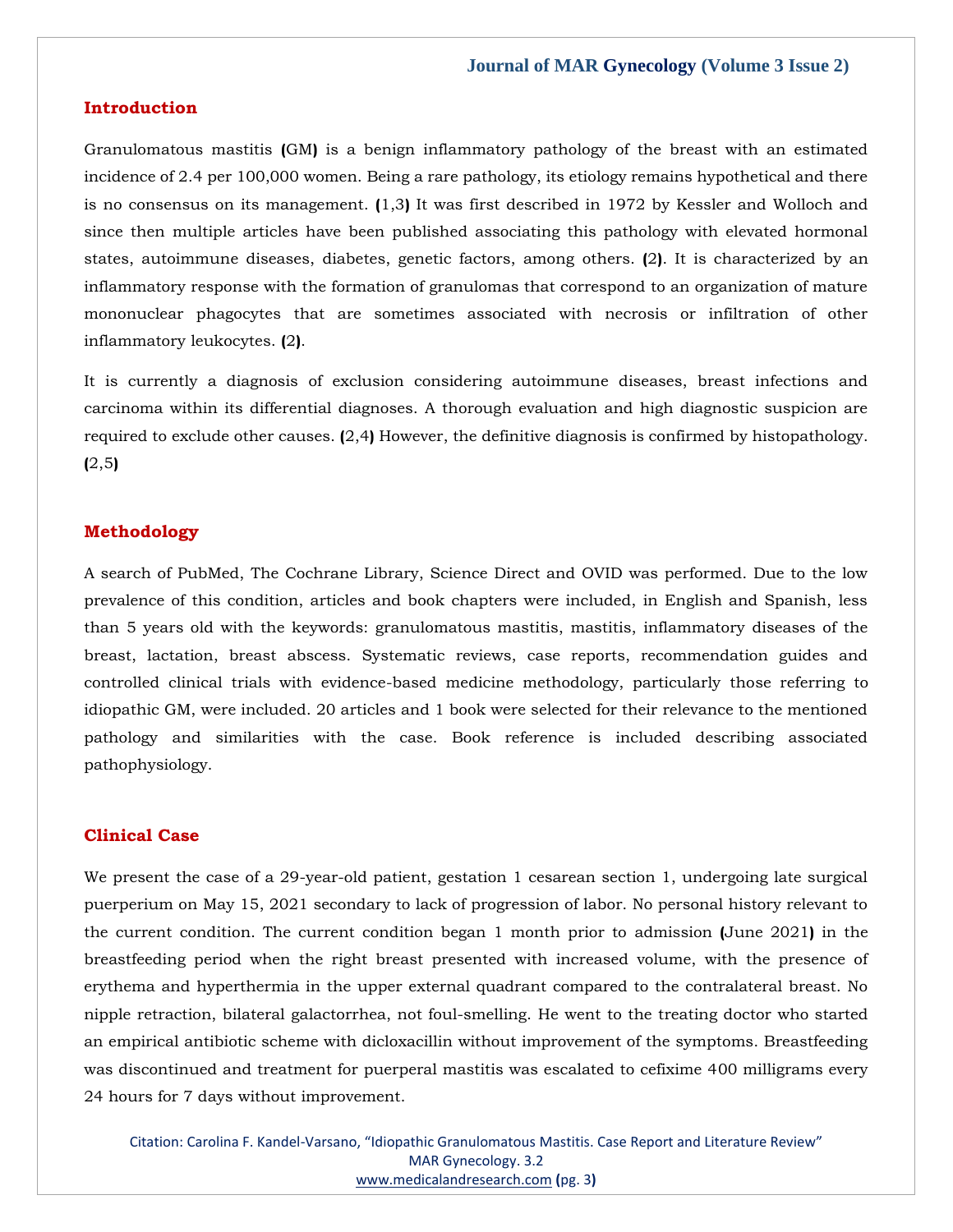A breast ultrasound **(**US**)** was requested, reporting a heterogeneous lesion of 56x40x70 mm with a volume of 86 cc with central and peripheral enhancement on Doppler BI-RADS 4 **(**see figure 1**)**. Due to ultrasonographic findings, a core needle biopsy was performed with histopathological results of acute and chronic xanthomatous mastitis, with positive culture for Staphylococcus aureus resistant to clindamycin. She was sent to infectology who began management with Cephalexin 1 gram every 8 hours without improvement, so she was scheduled for drainage of the breast abscess with immediate reconstruction. Extended right partial mastectomy with immediate reconstruction with local flaps is performed, finding a tumor of approximately 10 centimeters **(**cm**)** of fibrous capsule which is punctured, obtaining purulent secretion **(**see figures 2 and 3**)**, which is reported in an intraoperative study: acute and chronic inflammatory reaction with no data of macroscopic malignancy. It was sent for a definitive study which reported a fibrinoid and mixed inflammatory background **(**acute and chronic**)** with a predominance of polymorphonuclear cells, macrophages and plasma cells with the presence of few coccoid microorganisms. Negative for neoplasia. Ziehl Neelsen stain negative for microorganisms **(**see figure 4 and 5**)**.



**Figure 1:** Breast US with heterogeneous lesion in the upper outer quadrant of the right breast measuring 56x40x70 mm with a volume of 86 cc with central and peripheral enhancement on Doppler BI-RADS 4

Citation: Carolina F. Kandel-Varsano, "Idiopathic Granulomatous Mastitis. Case Report and Literature Review" MAR Gynecology. 3.2 [www.medicalandresearch.com](http://www.medicalandresearch.com/) **(**pg. 4**)**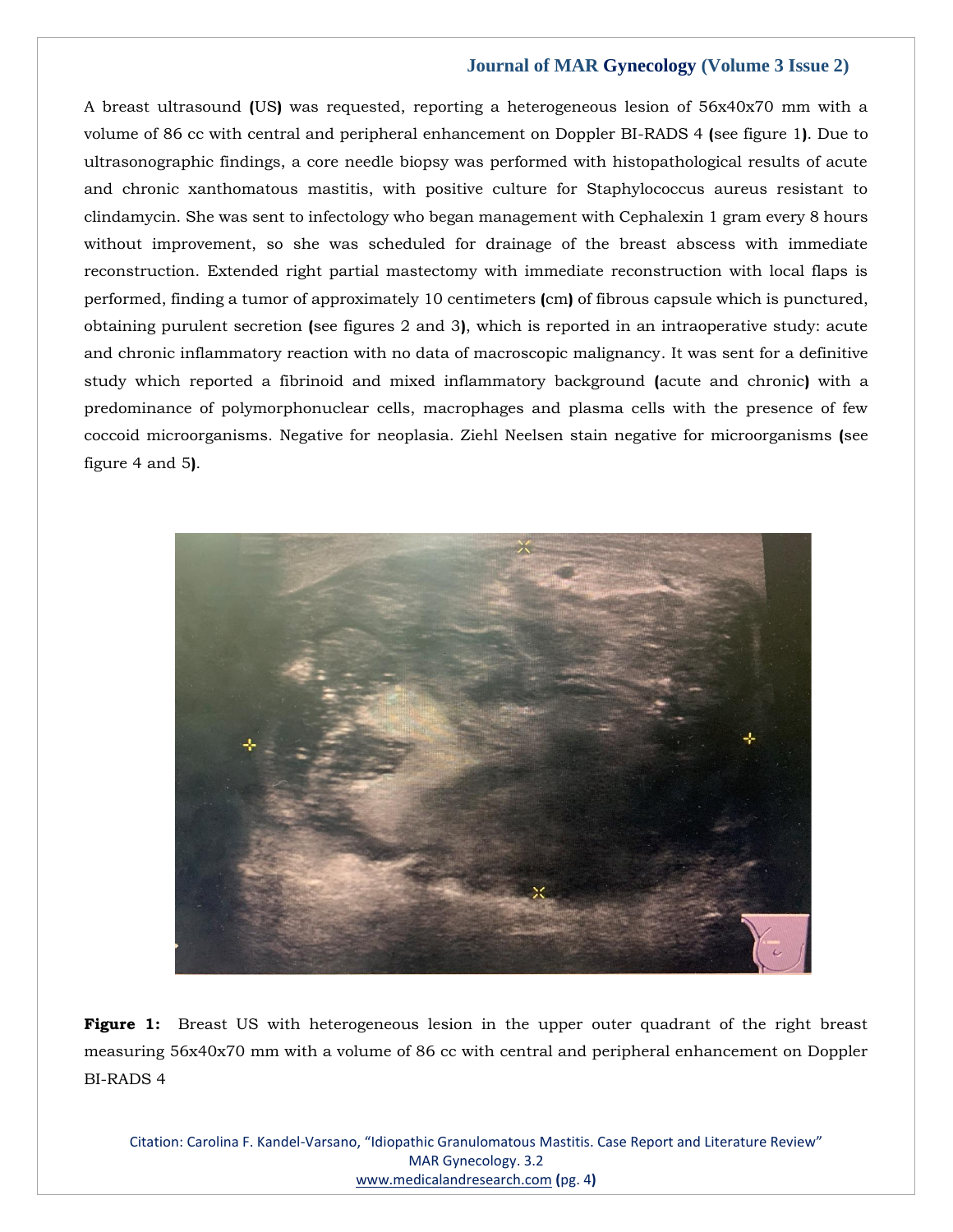

Figure 2. Right mammary tumor content.



**Figure 3**. Capsule of right mammary lesion.

Citation: Carolina F. Kandel-Varsano, "Idiopathic Granulomatous Mastitis. Case Report and Literature Review" MAR Gynecology. 3.2 [www.medicalandresearch.com](http://www.medicalandresearch.com/) **(**pg. 5**)**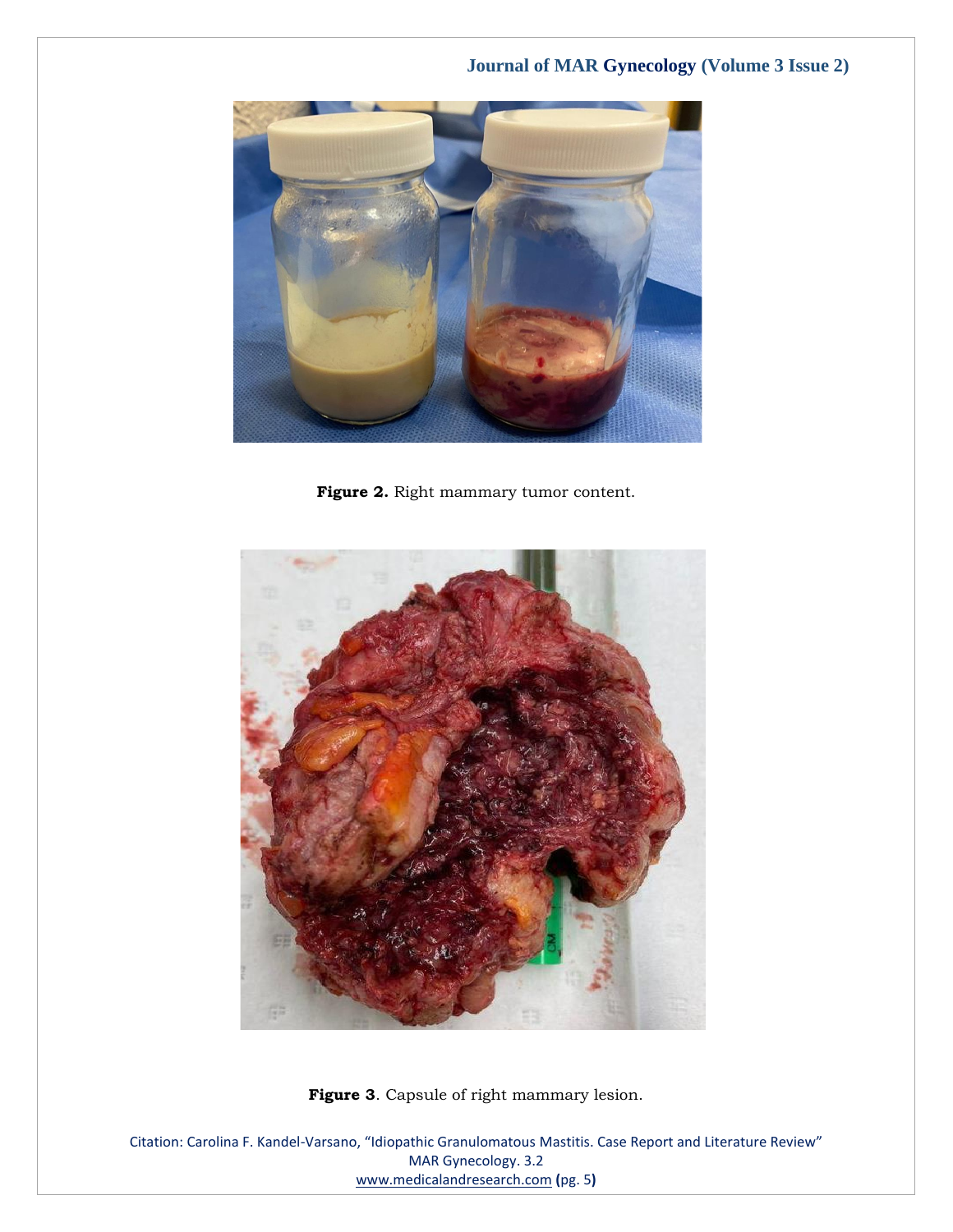

**Figure 4.** Mixed **(**acute and chronic**)** fibrinoid and inflammatory background with predominance of polymorphonuclear cells, macrophages and plasma cells with the presence of few coccoid microorganisms.



**Figure 5.** Granuloma formation **(**organized collection of mature mononuclear phagocytes associated with necrosis or infiltration of inflammatory leukocytes**)**

Citation: Carolina F. Kandel-Varsano, "Idiopathic Granulomatous Mastitis. Case Report and Literature Review" MAR Gynecology. 3.2 [www.medicalandresearch.com](http://www.medicalandresearch.com/) **(**pg. 6**)**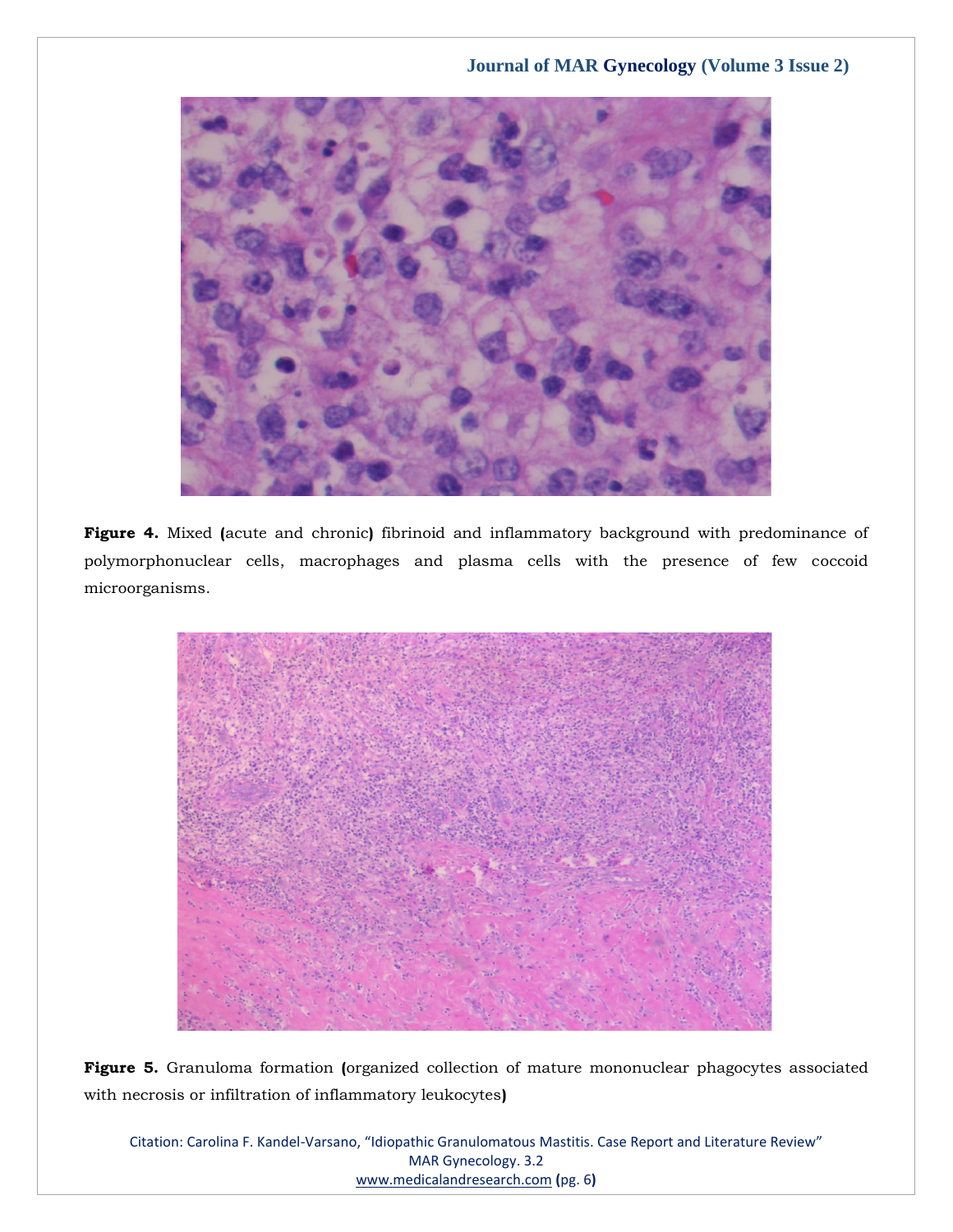### **Discussion**

Mastitis is an inflammatory condition of the breast usually associated with lactation and to a lesser extent with pregnancy. It can progress from a non-infectious state to infectious mastitis, with an incidence during the lactation period of 3 to 20%, and in those cases associated with lactation, it usually occurs in the first 12 weeks postpartum **(**6**)**.

It is classified according to its degree of proliferation and its association with the risk of developing breast cancer **(**7**)**. Their classification is described in the following table:

| Type of lesion        | Subtype of lesion                  | Relative risk of breast cancer |
|-----------------------|------------------------------------|--------------------------------|
|                       |                                    | (95% CI)                       |
| Non-proliferative     | Simple cyst                        | $1.17$ (0.94-1.47)             |
|                       | Mild hyperplasia (typical)         |                                |
|                       | Apocrine papillary changes         |                                |
|                       | Fibrocystic changes                |                                |
|                       | Of infectious origin: mastitis and |                                |
|                       | granuloma                          |                                |
| Proliferative without | Fibroadenoma                       | $1.76$ (1.58-1.95)             |
| atypia                | Intraductal papilloma Moderate     |                                |
|                       | hyperplasia (typical)              |                                |
|                       | Sclerosing adenosis Radial scar    |                                |
| Atypical hyperplasia  | Atypical ductal hyperplasia        | 3.93 (3.24-4.76)               |
|                       | Atypical lobular hyperplasia       |                                |
| Lobular carcinoma in  |                                    | $6.9 - 11$                     |
| situ                  |                                    |                                |

**Table 1**. Breast lesions and risk of breast cancer **(**7,8**)**

Diagnosis and management of benign breast disorders. Practice Bulletin No. 164. American College of Obstetricians and Gynecologists. Obstet Gynecol. 2016;127:e141-56.

Pérez Sánchez VM, Meneses García A, Cano Sánchez CH, Juárez Sánchez P, Maldonado Martínez A, de la Garza Salazar JG, et al. Criterios patológicos y moleculares. In: Meneses García A, de la Garza Salazar JG, Juárez Sánchez P, Aguilar Ponce JL, editors. Lesiones benignas de la mama. 1st ed. Ciudad de México: PyDESA; 2017. p. 11–50.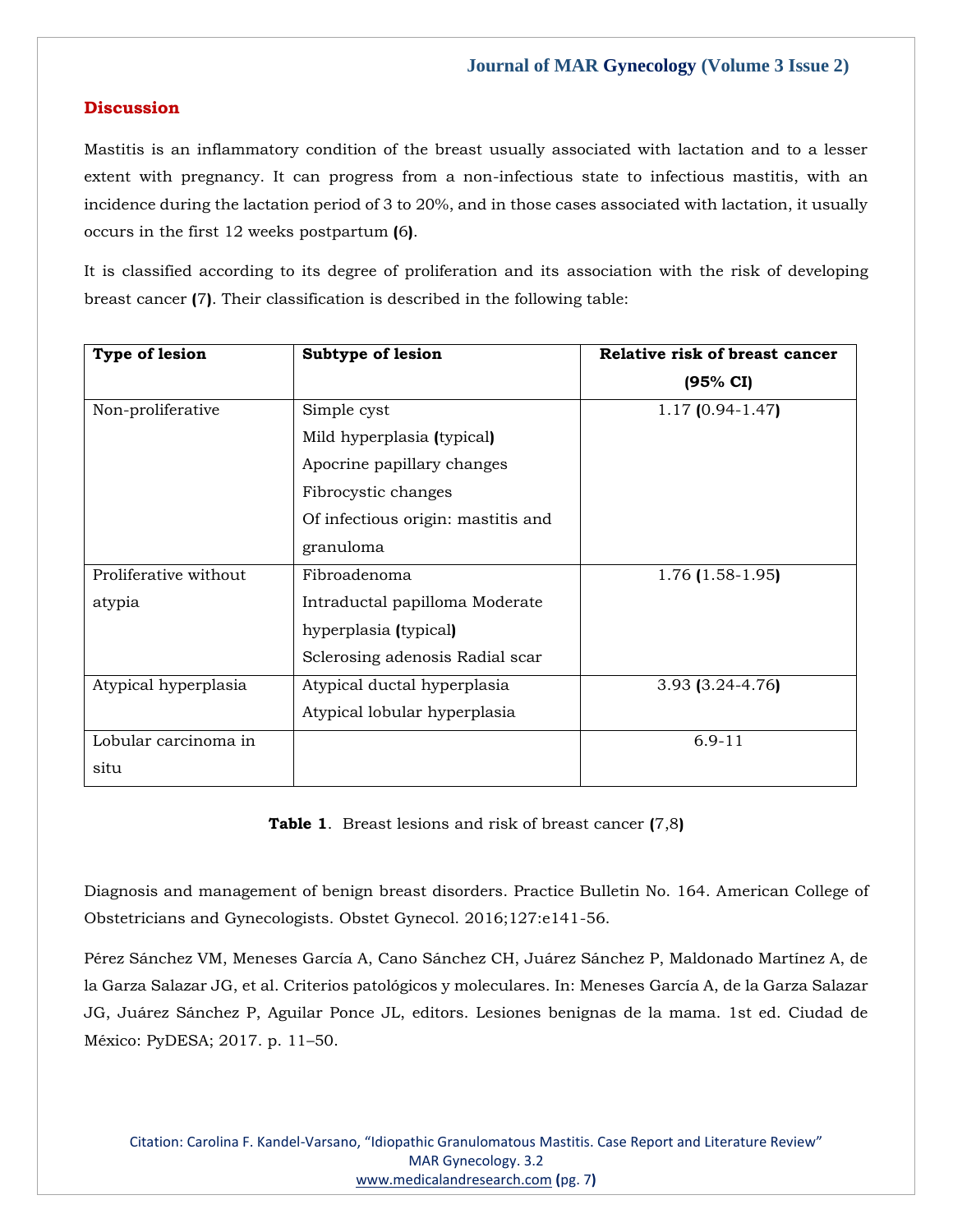Inflammatory lesions of the breast or mastitis derive from the response to certain traumatic or infectious agents, or both, whether local or systemic. It is divided into acute mastitis that frequently occurs in the first 3 months postpartum **(**75 to 95%**)**, its diagnosis is clinical and it is usually unilateral; and nonpuerperal mastitis in which different mammary alterations are found, such as GM and ductal ectasia, surgical, traumatic or autoimmune complications. In this type of mastitis, its association with cancer must always be ruled out. **(**7**)**.

### **Puerperal mastitis (PM):**

Is the most frequent complication during lactation, with an incidence of 11.1 episodes per 1000 weeks of lactation, with a peak in the first four weeks. **(**9**)**. It presents with erythema, edema, hyperthermia, and pain and may be accompanied by systemic symptoms such as fever, chills, malaise, myalgia, and lymph node involvement. It is secondary to milk stasis; during lactation sucking can cause painful erosions, the pain in turn leading to incomplete emptying and stasis in the mammary alveoli. As a consequence, there is an increase in intraductal pressure and the milk penetrates the connective tissue, breaking the intracellular junctions of the ductal epithelium, creating an initially sterile inflammation. This inflammation usually follows a bacterial infection secondary to nasopharyngeal organisms from the baby, the most frequent causative agent is Staphylococcus aureu, seguido de Staphylococcus aureu meticilino-resistente, Streptococcus pyogenes, Staphylococcus epidermidis, Stretococci viridans, Corynebacterium among others**)**.**(**9,10**)**

Its diagnosis is clinical, and imaging studies are only requested in cases of severe disease, refractory symptoms or palpable mass. The first-line study to request is US. Treatment initially consists of continuing breastfeeding and increasing the frequency of voiding on the affected side, breast massage, nonsteroidal anti-inflammatory drugs for analgesia and antipyresis, hot compresses, and adequate hydration. If there is no improvement in symptoms within 12 to 24 hours, start antibiotic therapy, dicloxacillin 500 milligrams every 6 hours for 7 to 14 days as first line, and in case of intolerance to penicillin, cephalexin 500 milligrams every 6 hours **(**6,9,11**)**.

### **Breast Abscess**

It presents as a palpable, painful, fluctuating mass, accompanied by clinical signs and symptoms of mastitis. In these cases, culture should always be sent and an antibiogram requested. Treatment consists of previously mentioned breast hygiene measures and suction or surgical drainage and continued antibiotics according to the antibiogram. **(**6,9**)**.

Citation: Carolina F. Kandel-Varsano, "Idiopathic Granulomatous Mastitis. Case Report and Literature Review" MAR Gynecology. 3.2 [www.medicalandresearch.com](http://www.medicalandresearch.com/) **(**pg. 8**)**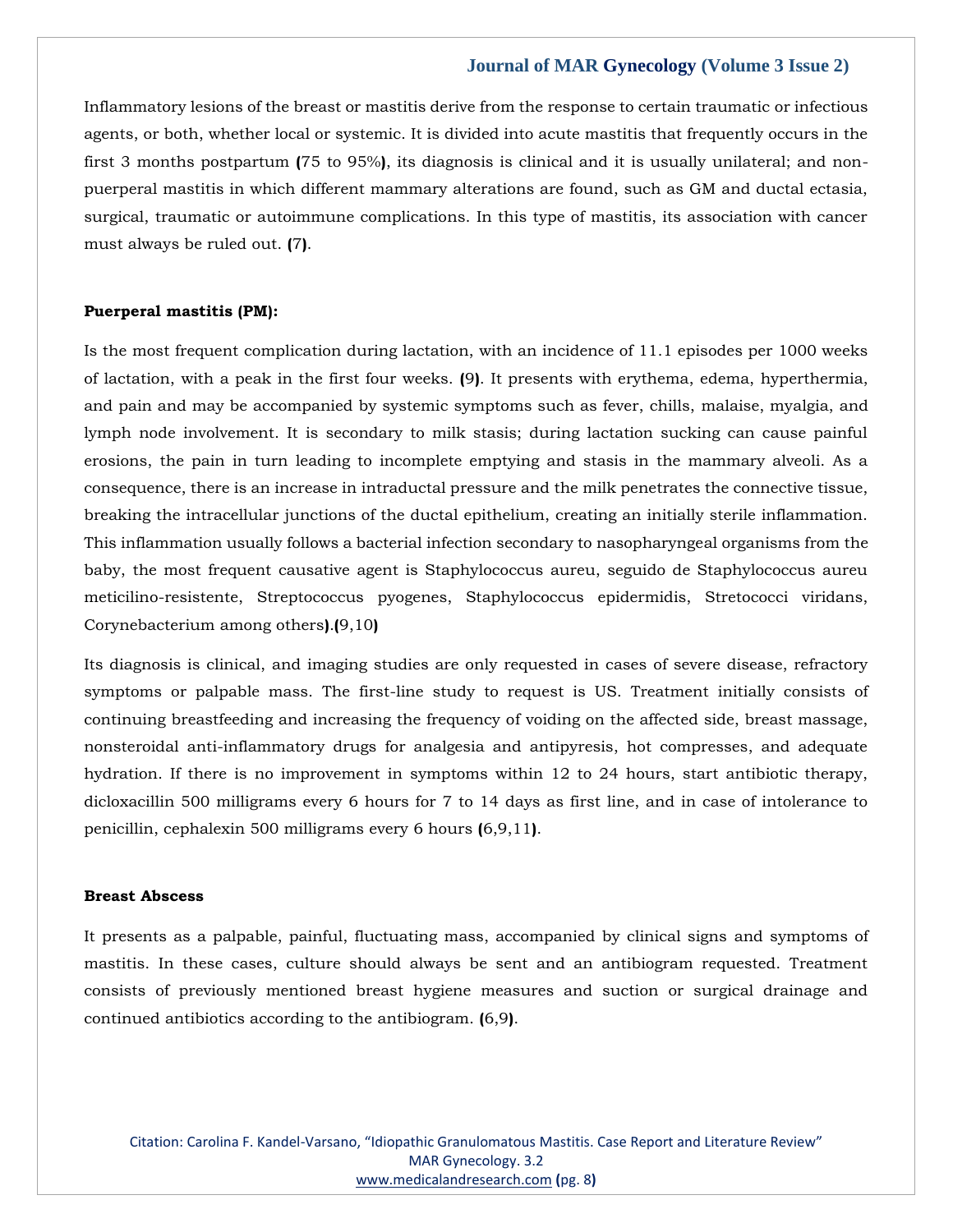### **Granulomatous mastitis**

Benign inflammatory disease of the breast characterized by multinucleated giant cells and granulomas limited to the mammary lobules with micro-abscesses. **(**3**)** It affects women of reproductive age between 17 and 42 years and during the puerperium, with a median age of 36.5 years, and most patients have a history of breastfeeding. **(**12**)**

theories of its pathophysiology, which focus on three mechanisms: autoimmune, hormonal and infectious. **(**12**)** It does not have a recognized etiological factor, so it is usually a diagnosis of exclusion. has been associated with Corynebacterium spp and Mycobacterium tuberculosis. **(**7**)**

It is thought to be the result of a localized autoimmune response to the extravasated fat and protein in the ducts. Within the etiological theories, infectious agents or foreign material have been associated, which trigger an immune response that leads to the formation of granulomas. And it is associated with hormonal changes since most cases occur in patients of reproductive age with a history of parity.**(**2,12**)**

Clinically it presents as a mammary lump and mastalgia, more than 50% present erythema and edema, 16 to 52% of patients present with abscess formation, it is usually unilateral and almost always affects one of the quadrants, and approximately 15% associated with ipsilateral lymphadenopathy associated with the inflammatory reaction. Most of the cases reported in the literature report that it occurs for the first time in patients in the reproductive stage, during lactation. **(**1,3,7**)**

Before concluding the diagnosis, the first contact physician most often initiates a cascade of treatment starting with empirical antibiotics.**(**1**)** Usually the condition does not resolve after antibiotic administration, and the first diagnostic modality in all groups of age is US, in which the most frequent findings are irregular contiguous hypoechoic tubular lesions with posterior acoustic shadowing with Doppler hypervascularity, 15 to 55% present reactive axillary nodes and collections and fistula formation may coexist. The next radiological modality is mammography, in which regional asymmetry is observed, and finally, magnetic resonance imaging, which shows poorly delimited hyperintense heterogeneous masses on T2 with or without central abscess formation. **(**1,12,13**)**

The main differential diagnoses include malignancy, ductal ectasia, diabetic mastopathy, Wegener's granulomatosis, mammary sarcoidosis and foreign body granuloma formation. **(**14**)**

Within the findings by cabinet methods, more than 90% are reported as BIRADS 4, making diagnostic confirmation by taking a percutaneous core needle biopsy essential. **(**15**)** The gold standard in diagnosis is the histopathological study that is characterized by non-caseating granulomas. **(**16**)**

There is no consensus regarding treatment, so there are various treatment modalities, and they will be individualized according to the degree of the injury, the general condition of the patient and the nature of the symptoms. Given that GM is sometimes self-limiting, an acceptable proposal has been surveillance in patients with mild symptoms without abscess formation. **(**12**)**

Citation: Carolina F. Kandel-Varsano, "Idiopathic Granulomatous Mastitis. Case Report and Literature Review" MAR Gynecology. 3.2 [www.medicalandresearch.com](http://www.medicalandresearch.com/) **(**pg. 9**)**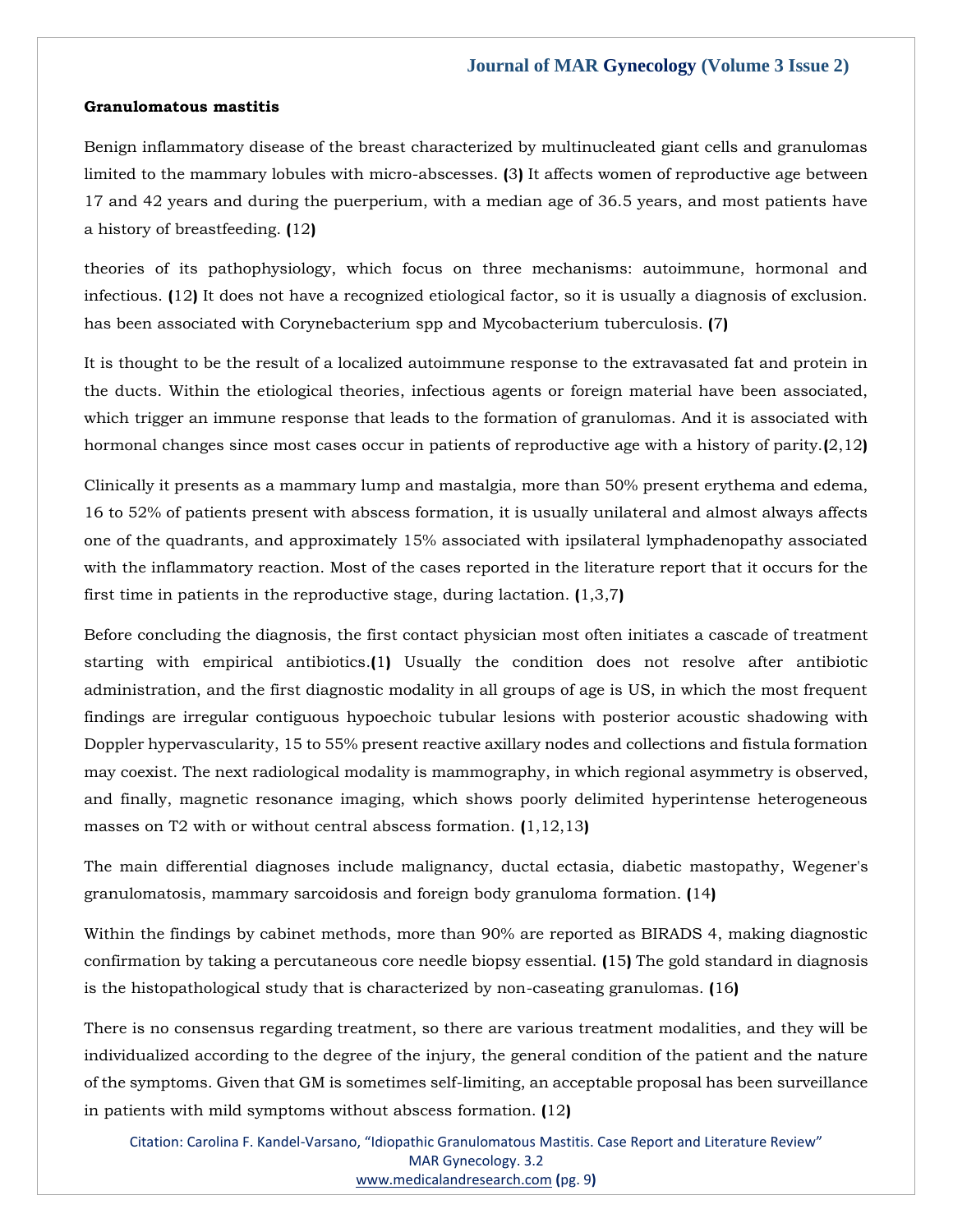Within the proposed medical treatment, non-steroidal anti-inflammatory drugs are preferred for analgesia. Bromocriptine has been used effectively in cases with a concomitant hyperprolactinemia state. The use of oral steroids currently constitutes the first line of treatment, and in cases of early diagnosis of GM, they can potentially prevent invasive surgical treatment. Additionally, it should be considered as first line in patients who reject surgical treatment. **(**12**)**

Steroids have been used in topical, oral and intralesional presentation. The most studied is in oral presentation, with doses of 1 mg/kg/day of prednisone for 2 to 6 months or methylprednisolone 5 to 60 mg daily from 1 week to 24 months.

The main drawback with steroids is the adverse effects associated with prolonged regimens. **(**1,16**)** Intralesional steroids are an alternative treatment, in doses of 10, 20 or 40 mg at weekly intervals depending on the size and focus of the lesions. **(**17**)**

A randomized clinical trial was conducted evaluating the efficacy of low-dose prednisone **(**5 mg/day**)** versus high-dose prednisone **(**50 mg/day for 3 days, then 25 mg/day for 3 days, 12.5 mg/day for 3 days, followed by 5 mg/day**)** for 2 months. Patients were followed up 2, 3 and 6 months after treatment, observing recurrences of 37.5% in the low-dose group and 0% in the high-dose prednisone group with a p of 0.04 using chi square. **(**18**)**

Immune modulators such as methotrexate have also been used in patients who are resistant to steroid use or who develop steroid-associated complications. The dose used is 10 to 15 mg per week increasing to 20 to 25 mg per week orally or subcutaneously. **(**12**)**

Surgical interventions are considered first line in patients who require rapid remission of symptoms. Surgical excisions have proven to be successful, however, they have a high risk of recurrence of up to 50%, causing extensive scarring, delayed healing and fistula formation. They are usually the first choice in lesions that cover 50% of the breast tissue in which medical treatment has not been successful. **(**12**)**

Fewer recurrences have been seen in cases with the use of oral steroids 2 to 5 days before and after surgical treatment, versus cases with surgical treatment or the use of steroids. **(**19,20**)** Gómezpedroso-Rea et al suggest a combined technique starting 5 mg of prednisone daily for 2 weeks prior to surgery in order to reduce the size of the lesion and achieve a better cosmetic appearance, with recurrences in less than 10% of cases. **(**16**)**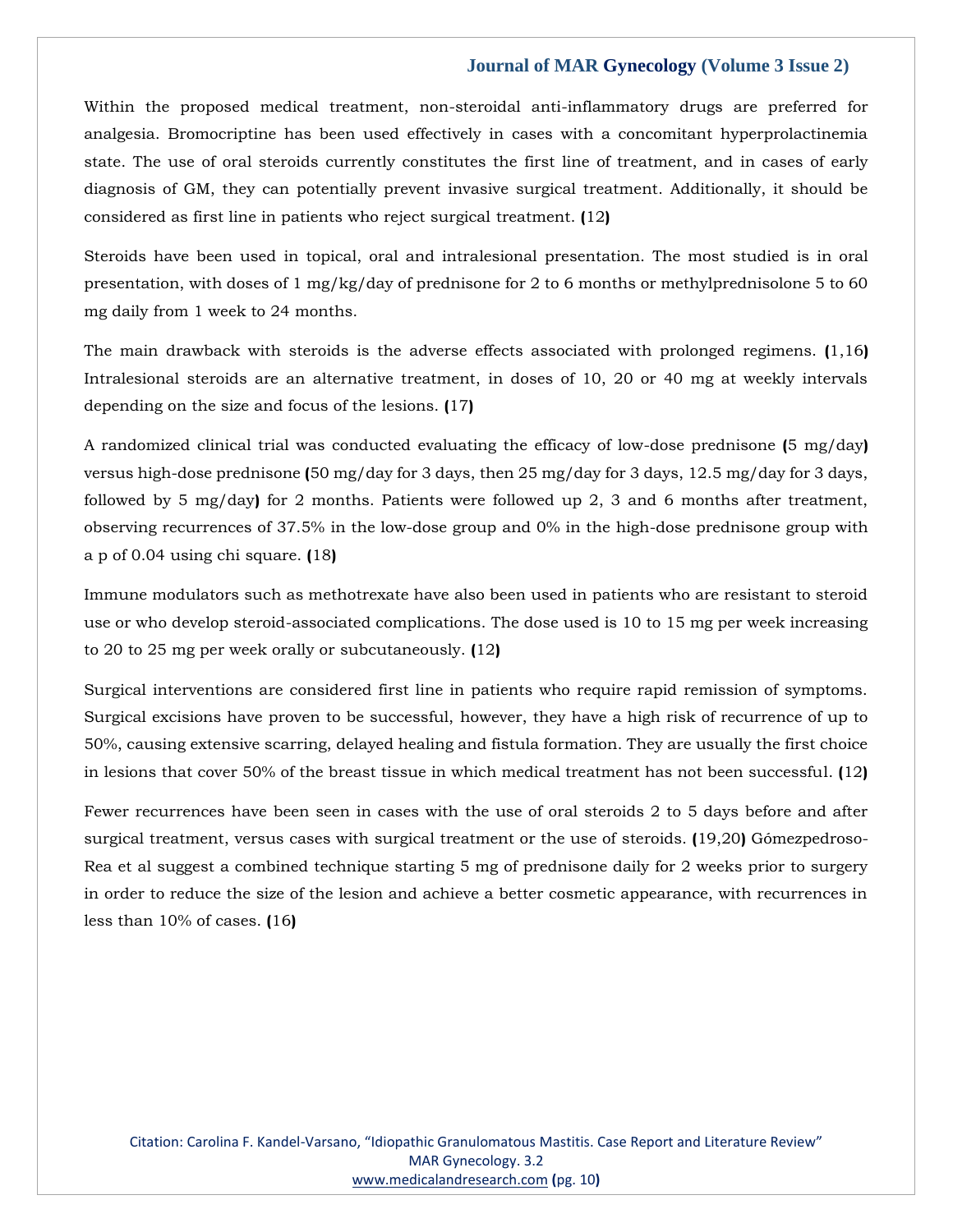### **Conclusion**

Granulomatous mastitis is a diagnostic challenge. Due to its morphology and presentation, the diagnosis should always be confirmed by histopathology, in turn ruling out the existence of a carcinoma. Its management is controversial due to its low incidence and little knowledge of its pathophysiology, in addition to the fact that its prevalence is in areas of low socioeconomic level. The current trend is to start with oral steroids prior to surgical management, since they tend to recur and become complicated, potentially requiring multiple surgical interventions. However, cases with fewer recurrences have been observed in patients with combined surgical and steroid management.

### **References**

[1. Wolfrum A, Kümmel S, Theuerkauf I, Pelz E, Reinisch M. Granulomatous Mastitis: A Therapeutic and](https://www.google.com/search?q=Granulomatous+Mastitis%3A+A+Therapeutic+and+Diagnostic+Challenge&oq=Granulomatous+Mastitis%3A+A+Therapeutic+and+Diagnostic+Challenge&aqs=chrome..69i57.478j0j7&sourceid=chrome&ie=UTF-8)  [Diagnostic Challenge. Breast Care. 2018;13](https://www.google.com/search?q=Granulomatous+Mastitis%3A+A+Therapeutic+and+Diagnostic+Challenge&oq=Granulomatous+Mastitis%3A+A+Therapeutic+and+Diagnostic+Challenge&aqs=chrome..69i57.478j0j7&sourceid=chrome&ie=UTF-8)**(**6**)**:413–8.

[2. Barreto DS, Sedgwick EL, Nagi CS, Benveniste AP. Granulomatous mastitis: etiology, imaging,](https://www.google.com/search?q=Granulomatous+mastitis%3A+etiology%2C+imaging%2C+pathology%2C+treatment%2C+and+clinical+findings.+Breast+Cancer+Research+and+Treatment&sxsrf=ALiCzsYfTu8QZvpX7HRb37yNQeeq-ZfciQ%3A1653457117465&ei=3cCNYrz0G_7Zz7sP_L-W-AQ&ved=0ahUKEwj81ozh9_n3AhX-7HMBHfyfBU8Q4dUDCA4&oq=Granulomatous+mastitis%3A+etiology%2C+imaging%2C+pathology%2C+treatment%2C+and+clinical+findings.+Breast+Cancer+Research+and+Treatment&gs_lcp=Cgdnd3Mtd2l6EAwyBwgjEOoCECcyBwgjEOoCECcyBwgjEOoCECcyBwgjEOoCECcyBwgjEOoCECcyBwgjEOoCECcyBwgjEOoCECcyBwgjEOoCECcyBwgjEOoCECcyBwgjEOoCECdKBAhBGABKBAhGGABQxgJYxgJg0gdoAXABeACAAQCIAQCSAQCYAQCgAQGgAQKwAQrAAQE&sclient=gws-wiz)  [pathology, treatment, and clinical findings. Breast Cancer Research and Treatment. 2018;171](https://www.google.com/search?q=Granulomatous+mastitis%3A+etiology%2C+imaging%2C+pathology%2C+treatment%2C+and+clinical+findings.+Breast+Cancer+Research+and+Treatment&sxsrf=ALiCzsYfTu8QZvpX7HRb37yNQeeq-ZfciQ%3A1653457117465&ei=3cCNYrz0G_7Zz7sP_L-W-AQ&ved=0ahUKEwj81ozh9_n3AhX-7HMBHfyfBU8Q4dUDCA4&oq=Granulomatous+mastitis%3A+etiology%2C+imaging%2C+pathology%2C+treatment%2C+and+clinical+findings.+Breast+Cancer+Research+and+Treatment&gs_lcp=Cgdnd3Mtd2l6EAwyBwgjEOoCECcyBwgjEOoCECcyBwgjEOoCECcyBwgjEOoCECcyBwgjEOoCECcyBwgjEOoCECcyBwgjEOoCECcyBwgjEOoCECcyBwgjEOoCECcyBwgjEOoCECdKBAhBGABKBAhGGABQxgJYxgJg0gdoAXABeACAAQCIAQCSAQCYAQCgAQGgAQKwAQrAAQE&sclient=gws-wiz)**(**3**)**:527– [34.](https://www.google.com/search?q=Granulomatous+mastitis%3A+etiology%2C+imaging%2C+pathology%2C+treatment%2C+and+clinical+findings.+Breast+Cancer+Research+and+Treatment&sxsrf=ALiCzsYfTu8QZvpX7HRb37yNQeeq-ZfciQ%3A1653457117465&ei=3cCNYrz0G_7Zz7sP_L-W-AQ&ved=0ahUKEwj81ozh9_n3AhX-7HMBHfyfBU8Q4dUDCA4&oq=Granulomatous+mastitis%3A+etiology%2C+imaging%2C+pathology%2C+treatment%2C+and+clinical+findings.+Breast+Cancer+Research+and+Treatment&gs_lcp=Cgdnd3Mtd2l6EAwyBwgjEOoCECcyBwgjEOoCECcyBwgjEOoCECcyBwgjEOoCECcyBwgjEOoCECcyBwgjEOoCECcyBwgjEOoCECcyBwgjEOoCECcyBwgjEOoCECcyBwgjEOoCECdKBAhBGABKBAhGGABQxgJYxgJg0gdoAXABeACAAQCIAQCSAQCYAQCgAQGgAQKwAQrAAQE&sclient=gws-wiz)

3. Martinez‐Ramos D, Simon‐[Monterde L, Suelves](https://www.google.com/search?q=Idiopathic+granulomatous+mastitis%3A+A+systematic+review+of+3060+patients&sxsrf=ALiCzsax1JhH9CxGatR9jwe9Bj7kYMCU5A%3A1653457144802&ei=-MCNYqvCMI7Xz7sP1Puu4Aw&ved=0ahUKEwirnpHu9_n3AhWO63MBHdS9C8wQ4dUDCA4&oq=Idiopathic+granulomatous+mastitis%3A+A+systematic+review+of+3060+patients&gs_lcp=Cgdnd3Mtd2l6EAwyBwgjEOoCECcyBwgjEOoCECcyBwgjEOoCECcyBwgjEOoCECcyBwgjEOoCECcyBwgjEOoCECcyBwgjEOoCECcyBwgjEOoCECcyBwgjEOoCECcyBwgjEOoCECdKBAhBGABKBAhGGABQlANYlANgqgdoAXABeACAAQCIAQCSAQCYAQCgAQGgAQKwAQrAAQE&sclient=gws-wiz)‐Piqueres C, Queralt‐Martin R, Granel‐Villach L, Laguna‐[Sastre JM, et al. Idiopathic granulomatous mastitis: A systematic review of 3060 patients.](https://www.google.com/search?q=Idiopathic+granulomatous+mastitis%3A+A+systematic+review+of+3060+patients&sxsrf=ALiCzsax1JhH9CxGatR9jwe9Bj7kYMCU5A%3A1653457144802&ei=-MCNYqvCMI7Xz7sP1Puu4Aw&ved=0ahUKEwirnpHu9_n3AhWO63MBHdS9C8wQ4dUDCA4&oq=Idiopathic+granulomatous+mastitis%3A+A+systematic+review+of+3060+patients&gs_lcp=Cgdnd3Mtd2l6EAwyBwgjEOoCECcyBwgjEOoCECcyBwgjEOoCECcyBwgjEOoCECcyBwgjEOoCECcyBwgjEOoCECcyBwgjEOoCECcyBwgjEOoCECcyBwgjEOoCECcyBwgjEOoCECdKBAhBGABKBAhGGABQlANYlANgqgdoAXABeACAAQCIAQCSAQCYAQCgAQGgAQKwAQrAAQE&sclient=gws-wiz)  [Breast J. 2019;0:1](https://www.google.com/search?q=Idiopathic+granulomatous+mastitis%3A+A+systematic+review+of+3060+patients&sxsrf=ALiCzsax1JhH9CxGatR9jwe9Bj7kYMCU5A%3A1653457144802&ei=-MCNYqvCMI7Xz7sP1Puu4Aw&ved=0ahUKEwirnpHu9_n3AhWO63MBHdS9C8wQ4dUDCA4&oq=Idiopathic+granulomatous+mastitis%3A+A+systematic+review+of+3060+patients&gs_lcp=Cgdnd3Mtd2l6EAwyBwgjEOoCECcyBwgjEOoCECcyBwgjEOoCECcyBwgjEOoCECcyBwgjEOoCECcyBwgjEOoCECcyBwgjEOoCECcyBwgjEOoCECcyBwgjEOoCECcyBwgjEOoCECdKBAhBGABKBAhGGABQlANYlANgqgdoAXABeACAAQCIAQCSAQCYAQCgAQGgAQKwAQrAAQE&sclient=gws-wiz)–6.

[4. Steuer AB, Stern MJ, Cobos G, Castilla C, Joseph K-A, Pomeranz MK, et al. Clinical Characteristics](https://www.google.com/search?q=+Clinical+Characteristics+and+Medical+Management+of+Idiopathic+Granulomatous+Mastitis.+JAMA+Dermatology&sxsrf=ALiCzsbyVwBfjlKMy9URVw4QSB0nkEAgcA%3A1653457172359&ei=FMGNYpDAFZ_Tz7sP6feHuAU&ved=0ahUKEwiQmqP79_n3AhWf6XMBHen7AVcQ4dUDCA4&oq=+Clinical+Characteristics+and+Medical+Management+of+Idiopathic+Granulomatous+Mastitis.+JAMA+Dermatology&gs_lcp=Cgdnd3Mtd2l6EAwyBwgjEOoCECcyBwgjEOoCECcyBwgjEOoCECcyBwgjEOoCECcyBwgjEOoCECcyBwgjEOoCECcyBwgjEOoCECcyBwgjEOoCECcyBwgjEOoCECcyBwgjEOoCECdKBAhBGABKBAhGGABQlQJYlQJg7AdoAXABeACAAQCIAQCSAQCYAQCgAQGgAQKwAQrAAQE&sclient=gws-wiz)  [and Medical Management of Idiopathic Granulomatous Mastitis. JAMA Dermatology. 2020 Apr](https://www.google.com/search?q=+Clinical+Characteristics+and+Medical+Management+of+Idiopathic+Granulomatous+Mastitis.+JAMA+Dermatology&sxsrf=ALiCzsbyVwBfjlKMy9URVw4QSB0nkEAgcA%3A1653457172359&ei=FMGNYpDAFZ_Tz7sP6feHuAU&ved=0ahUKEwiQmqP79_n3AhWf6XMBHen7AVcQ4dUDCA4&oq=+Clinical+Characteristics+and+Medical+Management+of+Idiopathic+Granulomatous+Mastitis.+JAMA+Dermatology&gs_lcp=Cgdnd3Mtd2l6EAwyBwgjEOoCECcyBwgjEOoCECcyBwgjEOoCECcyBwgjEOoCECcyBwgjEOoCECcyBwgjEOoCECcyBwgjEOoCECcyBwgjEOoCECcyBwgjEOoCECcyBwgjEOoCECdKBAhBGABKBAhGGABQlQJYlQJg7AdoAXABeACAAQCIAQCSAQCYAQCgAQGgAQKwAQrAAQE&sclient=gws-wiz)  [1;156](https://www.google.com/search?q=+Clinical+Characteristics+and+Medical+Management+of+Idiopathic+Granulomatous+Mastitis.+JAMA+Dermatology&sxsrf=ALiCzsbyVwBfjlKMy9URVw4QSB0nkEAgcA%3A1653457172359&ei=FMGNYpDAFZ_Tz7sP6feHuAU&ved=0ahUKEwiQmqP79_n3AhWf6XMBHen7AVcQ4dUDCA4&oq=+Clinical+Characteristics+and+Medical+Management+of+Idiopathic+Granulomatous+Mastitis.+JAMA+Dermatology&gs_lcp=Cgdnd3Mtd2l6EAwyBwgjEOoCECcyBwgjEOoCECcyBwgjEOoCECcyBwgjEOoCECcyBwgjEOoCECcyBwgjEOoCECcyBwgjEOoCECcyBwgjEOoCECcyBwgjEOoCECcyBwgjEOoCECdKBAhBGABKBAhGGABQlQJYlQJg7AdoAXABeACAAQCIAQCSAQCYAQCgAQGgAQKwAQrAAQE&sclient=gws-wiz)**(**4**)**:460–4.

[5. Bacon DR, Ngeve SM, Jordan SG. Granulomatous mastitis: An underdiagnosed inflammatory disease](https://www.google.com/search?q=Granulomatous+mastitis%3A+An+underdiagnosed+inflammatory+disease+afflicting+minority+women.+&sxsrf=ALiCzsbJarPyDCjySF_XE0kvbOd4y-I4ZQ%3A1653457188809&ei=JMGNYs2IMYnWz7sPmb6j8AQ&ved=0ahUKEwjNqo-D-Pn3AhUJ63MBHRnfCE4Q4dUDCA4&oq=Granulomatous+mastitis%3A+An+underdiagnosed+inflammatory+disease+afflicting+minority+women.+&gs_lcp=Cgdnd3Mtd2l6EAwyBwgjEOoCECcyBwgjEOoCECcyBwgjEOoCECcyBwgjEOoCECcyBwgjEOoCECcyBwgjEOoCECcyBwgjEOoCECcyBwgjEOoCECcyBwgjEOoCECcyBwgjEOoCECdKBAhBGABKBAhGGABQ3QNY3QNg0AhoAXABeACAAdgEiAHYBJIBAzUtMZgBAKABAaABArABCsABAQ&sclient=gws-wiz)  [afflicting minority women. Radiology Case Reports. 2021;16](https://www.google.com/search?q=Granulomatous+mastitis%3A+An+underdiagnosed+inflammatory+disease+afflicting+minority+women.+&sxsrf=ALiCzsbJarPyDCjySF_XE0kvbOd4y-I4ZQ%3A1653457188809&ei=JMGNYs2IMYnWz7sPmb6j8AQ&ved=0ahUKEwjNqo-D-Pn3AhUJ63MBHRnfCE4Q4dUDCA4&oq=Granulomatous+mastitis%3A+An+underdiagnosed+inflammatory+disease+afflicting+minority+women.+&gs_lcp=Cgdnd3Mtd2l6EAwyBwgjEOoCECcyBwgjEOoCECcyBwgjEOoCECcyBwgjEOoCECcyBwgjEOoCECcyBwgjEOoCECcyBwgjEOoCECcyBwgjEOoCECcyBwgjEOoCECcyBwgjEOoCECdKBAhBGABKBAhGGABQ3QNY3QNg0AhoAXABeACAAdgEiAHYBJIBAzUtMZgBAKABAaABArABCsABAQ&sclient=gws-wiz)**(**12**)**:3990–4.

[6. Omranipour R, Vasigh M. Mastitis, Breast Abscess, and Granulomatous Mastitis. In 2020. p. 53](https://www.google.com/search?q=Mastitis%2C+Breast+Abscess%2C+and+Granulomatous+Mastitis&sxsrf=ALiCzsa4m4ppUMpJgpd8CGJWLQTK3K0l0w%3A1653457244357&ei=XMGNYputFdTez7sPyoa58AE&ved=0ahUKEwiby82d-Pn3AhVU73MBHUpDDh4Q4dUDCA4&oq=Mastitis%2C+Breast+Abscess%2C+and+Granulomatous+Mastitis&gs_lcp=Cgdnd3Mtd2l6EAwyBQghEKABMgUIIRCgATIFCCEQoAE6BwgjEOoCECdKBAhBGABKBAhGGABQ3ANY3ANgsAloAXAAeACAAYwEiAGMBJIBAzUtMZgBAKABAaABArABCsABAQ&sclient=gws-wiz)–61.

[7. Pérez Sánchez VM, Meneses García A, Cano Sánchez CH, Juárez Sánchez P, Maldonado Martínez A,](https://www.google.com/search?q=Criterios+patol%C3%B3gicos+y+moleculares.+In%3A+Meneses+Garc%C3%ADa+A%2C+de+la+Garza+Salazar+JG%2C+Ju%C3%A1rez+S%C3%A1nchez+P%2C+Aguilar+Ponce+JL%2C+editors.+Lesiones+benignas+de+la+mama&sxsrf=ALiCzsZQkQMdZvFAJenw50cU3iLNE3RH-Q%3A1653457268002&ei=c8GNYqTrPLDFz7sPjP61WA&ved=0ahUKEwjk8PCo-Pn3AhWw4nMBHQx_DQsQ4dUDCA4&oq=Criterios+patol%C3%B3gicos+y+moleculares.+In%3A+Meneses+Garc%C3%ADa+A%2C+de+la+Garza+Salazar+JG%2C+Ju%C3%A1rez+S%C3%A1nchez+P%2C+Aguilar+Ponce+JL%2C+editors.+Lesiones+benignas+de+la+mama&gs_lcp=Cgdnd3Mtd2l6EAwyBwgjEOoCECcyBwgjEOoCECcyBwgjEOoCECcyBwgjEOoCECcyBwgjEOoCECcyBwgjEOoCECcyBwgjEOoCECcyBwgjEOoCECcyBwgjEOoCECcyBwgjEOoCECdKBAhBGABKBAhGGABQ3wJY3wJg-AhoAXABeACAAQCIAQCSAQCYAQCgAQGgAQKwAQrAAQE&sclient=gws-wiz)  [de la Garza Salazar JG, et al. Criterios patológicos y moleculares. In: Meneses García A, de la Garza](https://www.google.com/search?q=Criterios+patol%C3%B3gicos+y+moleculares.+In%3A+Meneses+Garc%C3%ADa+A%2C+de+la+Garza+Salazar+JG%2C+Ju%C3%A1rez+S%C3%A1nchez+P%2C+Aguilar+Ponce+JL%2C+editors.+Lesiones+benignas+de+la+mama&sxsrf=ALiCzsZQkQMdZvFAJenw50cU3iLNE3RH-Q%3A1653457268002&ei=c8GNYqTrPLDFz7sPjP61WA&ved=0ahUKEwjk8PCo-Pn3AhWw4nMBHQx_DQsQ4dUDCA4&oq=Criterios+patol%C3%B3gicos+y+moleculares.+In%3A+Meneses+Garc%C3%ADa+A%2C+de+la+Garza+Salazar+JG%2C+Ju%C3%A1rez+S%C3%A1nchez+P%2C+Aguilar+Ponce+JL%2C+editors.+Lesiones+benignas+de+la+mama&gs_lcp=Cgdnd3Mtd2l6EAwyBwgjEOoCECcyBwgjEOoCECcyBwgjEOoCECcyBwgjEOoCECcyBwgjEOoCECcyBwgjEOoCECcyBwgjEOoCECcyBwgjEOoCECcyBwgjEOoCECcyBwgjEOoCECdKBAhBGABKBAhGGABQ3wJY3wJg-AhoAXABeACAAQCIAQCSAQCYAQCgAQGgAQKwAQrAAQE&sclient=gws-wiz)  [Salazar JG, Juárez Sánchez P, Aguilar Ponce JL, editors. Lesiones benignas de la mama. 1st ed. Ciudad](https://www.google.com/search?q=Criterios+patol%C3%B3gicos+y+moleculares.+In%3A+Meneses+Garc%C3%ADa+A%2C+de+la+Garza+Salazar+JG%2C+Ju%C3%A1rez+S%C3%A1nchez+P%2C+Aguilar+Ponce+JL%2C+editors.+Lesiones+benignas+de+la+mama&sxsrf=ALiCzsZQkQMdZvFAJenw50cU3iLNE3RH-Q%3A1653457268002&ei=c8GNYqTrPLDFz7sPjP61WA&ved=0ahUKEwjk8PCo-Pn3AhWw4nMBHQx_DQsQ4dUDCA4&oq=Criterios+patol%C3%B3gicos+y+moleculares.+In%3A+Meneses+Garc%C3%ADa+A%2C+de+la+Garza+Salazar+JG%2C+Ju%C3%A1rez+S%C3%A1nchez+P%2C+Aguilar+Ponce+JL%2C+editors.+Lesiones+benignas+de+la+mama&gs_lcp=Cgdnd3Mtd2l6EAwyBwgjEOoCECcyBwgjEOoCECcyBwgjEOoCECcyBwgjEOoCECcyBwgjEOoCECcyBwgjEOoCECcyBwgjEOoCECcyBwgjEOoCECcyBwgjEOoCECcyBwgjEOoCECdKBAhBGABKBAhGGABQ3wJY3wJg-AhoAXABeACAAQCIAQCSAQCYAQCgAQGgAQKwAQrAAQE&sclient=gws-wiz)  [de México: PyDESA; 2017. p. 11](https://www.google.com/search?q=Criterios+patol%C3%B3gicos+y+moleculares.+In%3A+Meneses+Garc%C3%ADa+A%2C+de+la+Garza+Salazar+JG%2C+Ju%C3%A1rez+S%C3%A1nchez+P%2C+Aguilar+Ponce+JL%2C+editors.+Lesiones+benignas+de+la+mama&sxsrf=ALiCzsZQkQMdZvFAJenw50cU3iLNE3RH-Q%3A1653457268002&ei=c8GNYqTrPLDFz7sPjP61WA&ved=0ahUKEwjk8PCo-Pn3AhWw4nMBHQx_DQsQ4dUDCA4&oq=Criterios+patol%C3%B3gicos+y+moleculares.+In%3A+Meneses+Garc%C3%ADa+A%2C+de+la+Garza+Salazar+JG%2C+Ju%C3%A1rez+S%C3%A1nchez+P%2C+Aguilar+Ponce+JL%2C+editors.+Lesiones+benignas+de+la+mama&gs_lcp=Cgdnd3Mtd2l6EAwyBwgjEOoCECcyBwgjEOoCECcyBwgjEOoCECcyBwgjEOoCECcyBwgjEOoCECcyBwgjEOoCECcyBwgjEOoCECcyBwgjEOoCECcyBwgjEOoCECcyBwgjEOoCECdKBAhBGABKBAhGGABQ3wJY3wJg-AhoAXABeACAAQCIAQCSAQCYAQCgAQGgAQKwAQrAAQE&sclient=gws-wiz)–50.

[8. Diagnosis and management of benign breast disorders. Practice Bulletin No. 164. American College](https://www.google.com/search?q=Diagnosis+and+management+of+benign+breast+disorders&sxsrf=ALiCzsZvWRqQaTK5xqoGxckH3ckGNm2jaQ%3A1653457352012&ei=yMGNYtQ2l6Hi3g_zwrPYAQ&ved=0ahUKEwjUuvjQ-Pn3AhWXkNgFHXPhDBsQ4dUDCA4&oq=Diagnosis+and+management+of+benign+breast+disorders&gs_lcp=Cgdnd3Mtd2l6EAwyBQgAEIAEOgcIIxDqAhAnSgQIQRgASgQIRhgAUH5YfmCKBWgBcAF4AIABlgKIAZYCkgEDMi0xmAEAoAEBoAECsAEKwAEB&sclient=gws-wiz)  [of Obstetricians and Gynecologists. Obstet Gynecol. 2016;127:e141-56.](https://www.google.com/search?q=Diagnosis+and+management+of+benign+breast+disorders&sxsrf=ALiCzsZvWRqQaTK5xqoGxckH3ckGNm2jaQ%3A1653457352012&ei=yMGNYtQ2l6Hi3g_zwrPYAQ&ved=0ahUKEwjUuvjQ-Pn3AhWXkNgFHXPhDBsQ4dUDCA4&oq=Diagnosis+and+management+of+benign+breast+disorders&gs_lcp=Cgdnd3Mtd2l6EAwyBQgAEIAEOgcIIxDqAhAnSgQIQRgASgQIRhgAUH5YfmCKBWgBcAF4AIABlgKIAZYCkgEDMi0xmAEAoAEBoAECsAEKwAEB&sclient=gws-wiz)

[9. Scott DM. Inflammatory diseases of the breast. Best Practice & Research Clinical Obstetrics &](https://www.google.com/search?q=Inflammatory+diseases+of+the+breast&sxsrf=ALiCzsZy6hs2yntoP1tTjI1RGNrYDxJMbQ%3A1653457367801&ei=18GNYuHCMKWcmgfQ4of4Dw&ved=0ahUKEwihirzY-Pn3AhUljuYKHVDxAf8Q4dUDCA4&oq=Inflammatory+diseases+of+the+breast&gs_lcp=Cgdnd3Mtd2l6EAwyBggAEB4QFjIKCAAQHhAPEBYQCjoHCCMQ6gIQJ0oECEEYAEoECEYYAFCtAlitAmCvBWgBcAF4AIABuQGIAbkBkgEDMC4xmAEAoAEBoAECsAEKwAEB&sclient=gws-wiz)  [Gynaecology. 2021 Dec;S1521-6934](https://www.google.com/search?q=Inflammatory+diseases+of+the+breast&sxsrf=ALiCzsZy6hs2yntoP1tTjI1RGNrYDxJMbQ%3A1653457367801&ei=18GNYuHCMKWcmgfQ4of4Dw&ved=0ahUKEwihirzY-Pn3AhUljuYKHVDxAf8Q4dUDCA4&oq=Inflammatory+diseases+of+the+breast&gs_lcp=Cgdnd3Mtd2l6EAwyBggAEB4QFjIKCAAQHhAPEBYQCjoHCCMQ6gIQJ0oECEEYAEoECEYYAFCtAlitAmCvBWgBcAF4AIABuQGIAbkBkgEDMC4xmAEAoAEBoAECsAEKwAEB&sclient=gws-wiz)**(**21**)**.

Citation: Carolina F. Kandel-Varsano, "Idiopathic Granulomatous Mastitis. Case Report and Literature Review" MAR Gynecology. 3.2 [www.medicalandresearch.com](http://www.medicalandresearch.com/) **(**pg. 11**)**